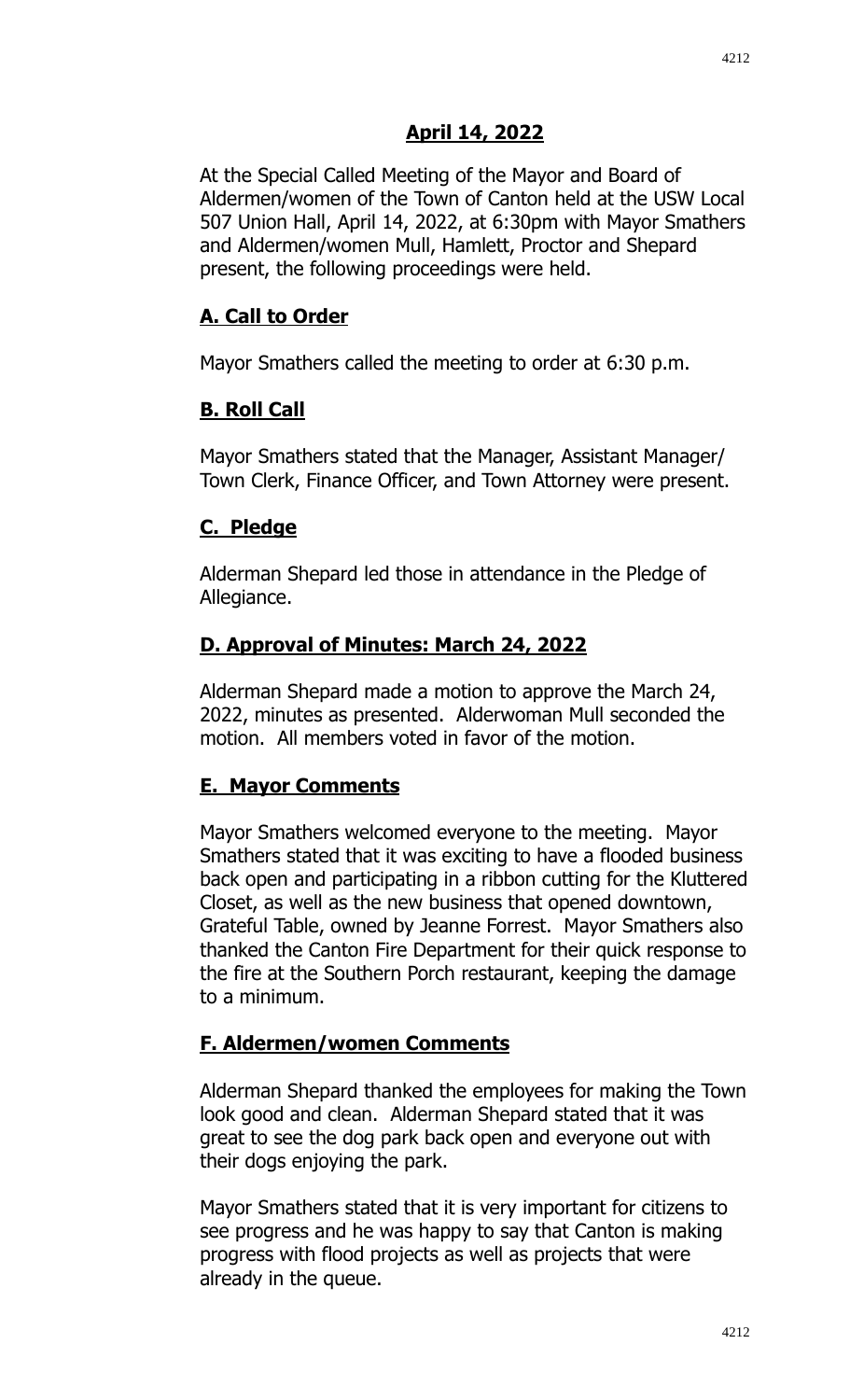Alderman Hamlett reported that he had seen several social media posts bragging on town employees, most recently the police department. Alderman Hamlett stated that it was nice to see positive notes on employees as often only complaints were noted, and the employees worked tirelessly for the public and should get more positive comments.

Alderwoman Mull thanked everyone for attending.

Alderwoman Proctor thanked everyone for all the work going on to get Chestnut Mountain Park off the ground and open in the coming week. Alderwoman Proctor stated that she is ready to discuss and finalize the upcoming budget.

Mayor Smathers Stated that the National Day of Prayer would be held at the Community Kitchen this year on May 5<sup>th</sup>.

# **G. Public Comments**

Mr. Wadham of Trammell Avenue asked the Board to implement regulations regarding swimming pools in the town ordinance to prevent anyone getting hurt or drown in pools that are not properly fenced. Mayor Smathers thanked Mr. Wadham for his comments. Manager Scheuer responded to the request stating that pools are subject to North Carolina law and is enforced by the Haywood County Building Inspections, however the pool that was Mr. Wadham concern did not follow this process and was now in the process of pulling permits and getting inspections. Manager Scheuer also stated that he would check into adding the North Carolina law in the ordinance update that was in the current process. Alderman Hamlett thanked Mr. Wadham for his concern and input.

# **H. Reports from the Manager**

Manager Scheuer presented the cash report.

Manager Scheuer updated the Board that the Easter Egg Hunt would be moved to the following weekend, due to the rain forecasted for Saturday.

Manager Scheuer stated that all Town crews were working hard to have the ETJ cleaned up and everything clean and ready for the grand opening of Chestnut Mountain Park on April 23rd. Manager Scheuer stated that he was excited to let everyone see how great the trails are.

Manager Scheuer updated the Board that the second portion of the Splash pad would be poured the following Wednesday weather permitting.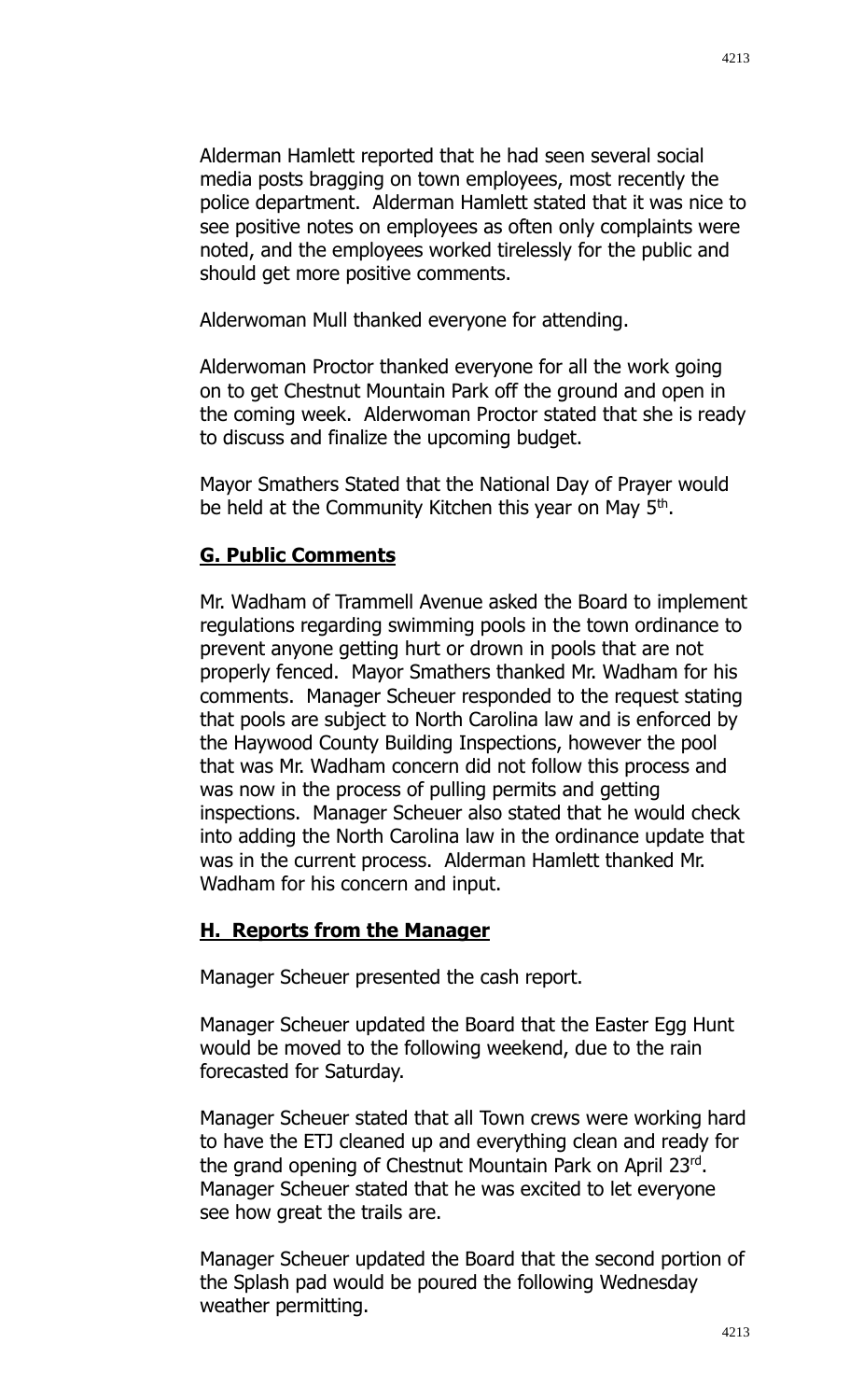# **I. New Business**

# 1. CDC: Mr. Patrick Bradshaw

Manager Scheuer asked Patrick Bradshaw from Civil Design Company to address the Board with his request to see if water and sewer would be available for a project that he was working on. Mr. Bradshaw explained that it would be 54 lots in the County but was asking if the Town would allow the new housing project to access city water and sewer. Mr. Bradshaw also made the Board aware that potentially a request for annexation would follow if the project was approved and completed. Mayor Smathers reiterated that the property was in the County and that the Board would be stating the potential for water and sewer extension as well as possible annexation. Alderman Shepard inquired if Town crews could handle the protection and services that would be required for this facility. Chief Sluder, Richard Hodge, and Chief Kevin Wheeler all stated that they had no issues with the possible extension. Alderwoman Mull made a motion to approve a potential water and sewer extension in this area. Alderman Hamlett seconded the motion. After a brief discussion, all voted in favor of the motion.

# 2. TDA 1% Report: Executive Director, Lynn Collins

Manager Scheuer introduced Mrs. Lynn Collins to giver her presentation on the Tourism Report (see attached). Alderwoman Proctor thanked Mrs. Collins for all the information and for continuing to help Canton reach her potential with grant funding. Mayor Smathers and other Board members also thanked Mrs. Collins for the report.

# 3. Façade Grant Request: Jonathan Barrier

Manager Scheuer presented the Board with a façade grant request (see attached) from Mr. Jonathan Barrier owner of 392 and 394 Main Street. Mr. Barrier stated that he had a florist that would be moving into the bottom and a tax business moving into the top of the property. Alderman Shepard commented that he appreciated the investment in Canton. Alderman Hamlett made a motion to approve \$10,000 dollars in façade grant monies. Alderwoman Mull seconded the motion. After a brief discussion regarding the amount to be awarded, Alderman Hamlett amended his motion to an amount of \$5,000 in grant monies. Alderwoman Mull seconded the amended motion. All members voted in favor of the motion.